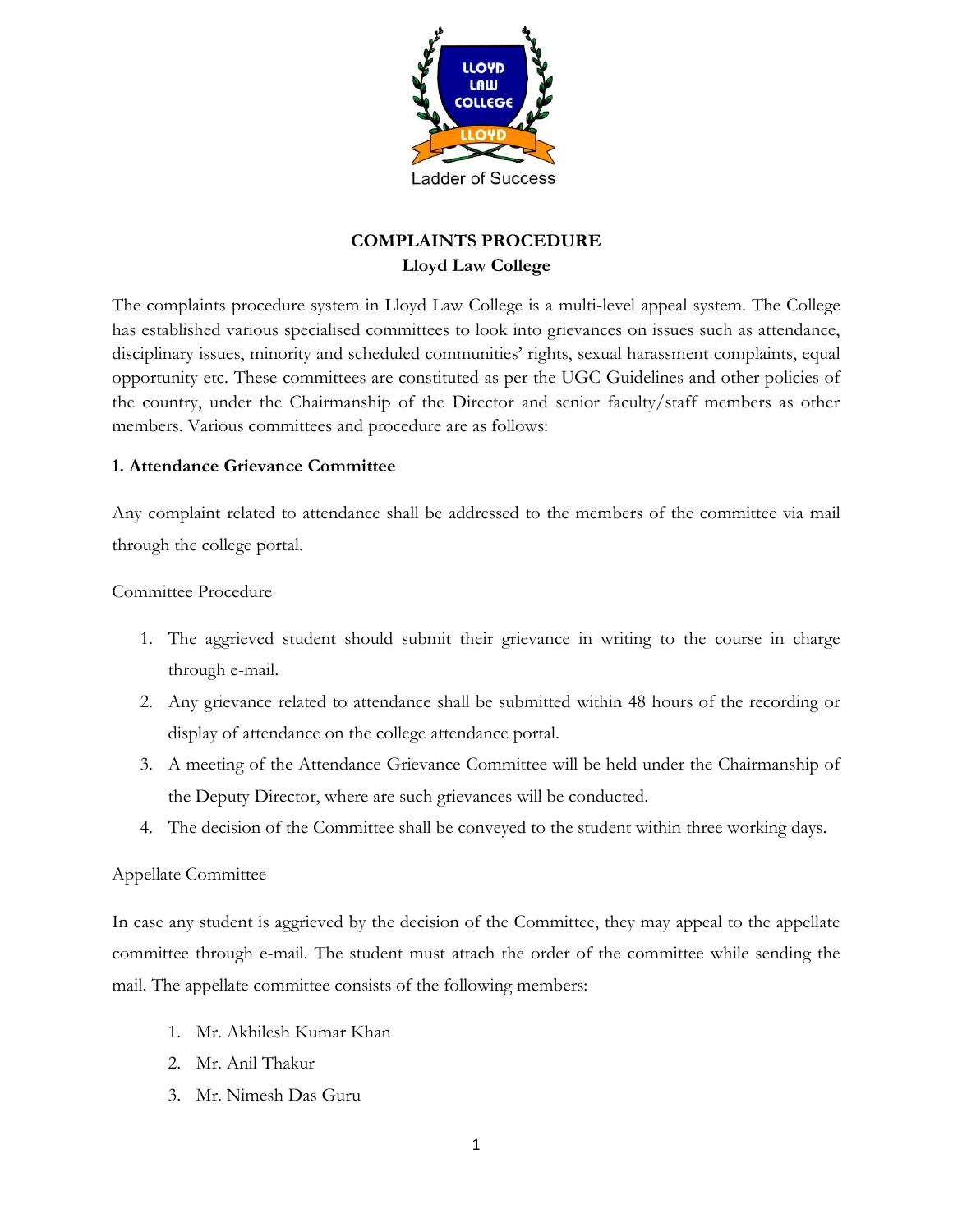#### **2. Grievance Redressal Committee**

Lloyd Law College has established a Grievance Redressal Committee to

- To try and resolve grievances of students in an amicable manner and guide students towards right conduct;
- To counsel students and ensure their welfare;
- To encourage the students to express their problems and grievances frankly and freely without any fear of being victimized;
- Any kind of metal or physical harassment complaint regarding class room management, teaching methods, syllabus completion etc.

Procedure: The students are encouraged to approach the Director or Deputy Director of Lloyd Law through a complaint drop box outside the Director's office. Regular checking for complaints will be done by the Directors office and all complaints are addressed with immediate corrective measure where required.

#### **3. Anti-ragging Committee**

As per the guidelines of UGC an Anti Ragging Committee and an anti ragging squad has been established by the Lloyd Law College to provide a healthy and congenial atmosphere to students of the Institute. The committee has been constituted to meet the following objectives:

- To develop the guidelines and norms for a policy against Ragging.
- To develop principles and procedures for combating Ragging.
- To work out details for the implementation of the policy.
- To prepare a detailed plan of action, both short and long term.
- To investigate and make inquiry into the complains related to ragging and take appropriate action as per the law.

The Committee has a 24/7 helpline number specified in the website and the Committee conducts frequent visits to the student residential/hostel areas to check the same.

**4. Internal Complaints Committee (ICC)** of Lloyd Law College is constituted as mandated by law to provide a safe and secure working environment free from sexual harassment for all women.

#### **The Internal Complaints Committee (ICC) Lloyd Law College Ensures:**

- Effective implementation of the Act;
- Safe working place for women;
- A work environment that respect women's right to equality of status and opportunity;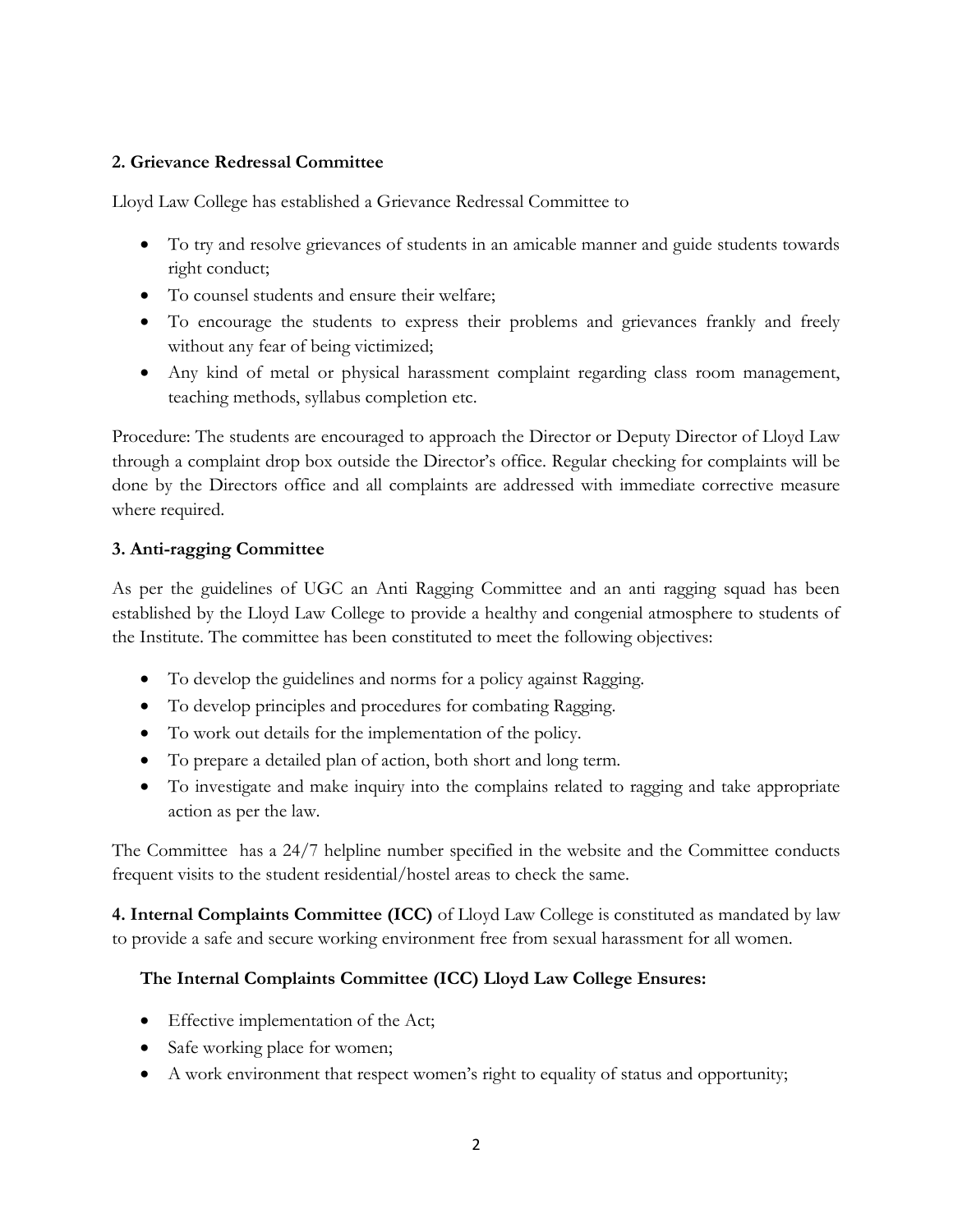Realization of women's rights to gender equality, life and liberty, equality in working conditions.

#### **The Responsibilities of the Internal Complaints Committee (ICC) are:**

- Provide assistance if any employee or student chooses to file a complaint with the police;
- Provide mechanisms of dispute redressal and dialogue to anticipate and address issues through just and fair conciliation without undermining complaint's rights, and minimize the need for purely punitive approaches that lead to further resentment, alienation or violence;
- Protect the safety of the complaint by not divulging the person's identity, and provide the mandatory relief by way of sanctioned leave or relaxation of attendance requirement or transfer to another department or supervisor as required during the pendency of the complaint, or also provide for the transfer of the offender;
- Ensure that victims or witnesses are not victimised or discriminated against while dealing with complaints of sexual harassment; and
- Ensure prohibition of retaliation or adverse action against a covered individual because the employee or student is engaged in protected activity.

### **5. Minority Cell**

India is home to numerous cultures and religions. There exists diversity on the basis of caste, creed, religion, place of birth *etc*. These diversities occasionally give rise to inequalities. In a country mostly dominated by *Hindus* the culture of this religion is bound to be prevalent but the other sects and religions should not feel left out. The minority classes should enjoy their rights equally and must be given opportunity to thrive despite their minority status. The Constitution of India permits the government to make laws for benefit of minority communities. Owing to our constitutional duty, Lloyd Law College has established a Minority cell. The Cell was established with the purpose of empowering the minority communities in the College and regulated by a committed og five members. The Director of the College is the head of the committee. The main objectives of the cell are:

- 1. To facilitate financial support to students from minority communities from government agencies and other sources.
- 2. To acquaint students with the basic vocabulary of Urdu and Persian language to help them decipher the words from these languages while practicing law.

#### **6. Committee for Schedule Castes and Schedule Tribes**

The Scheduled Castes (SCs) and Scheduled Tribes (STs) are officially designated groups of historically disadvantaged people in India. The terms are recognised in the Constitution of India and the groups are designated in one or other of the categories. For much of the period of British rule in the Indian subcontinent, they were known as the Depressed Classes. After independence the Constituent Assembly continued the prevailing definition of Scheduled Castes and Tribes, giving (via articles 341 and 342) the president of India and governors of the states a mandate to compile a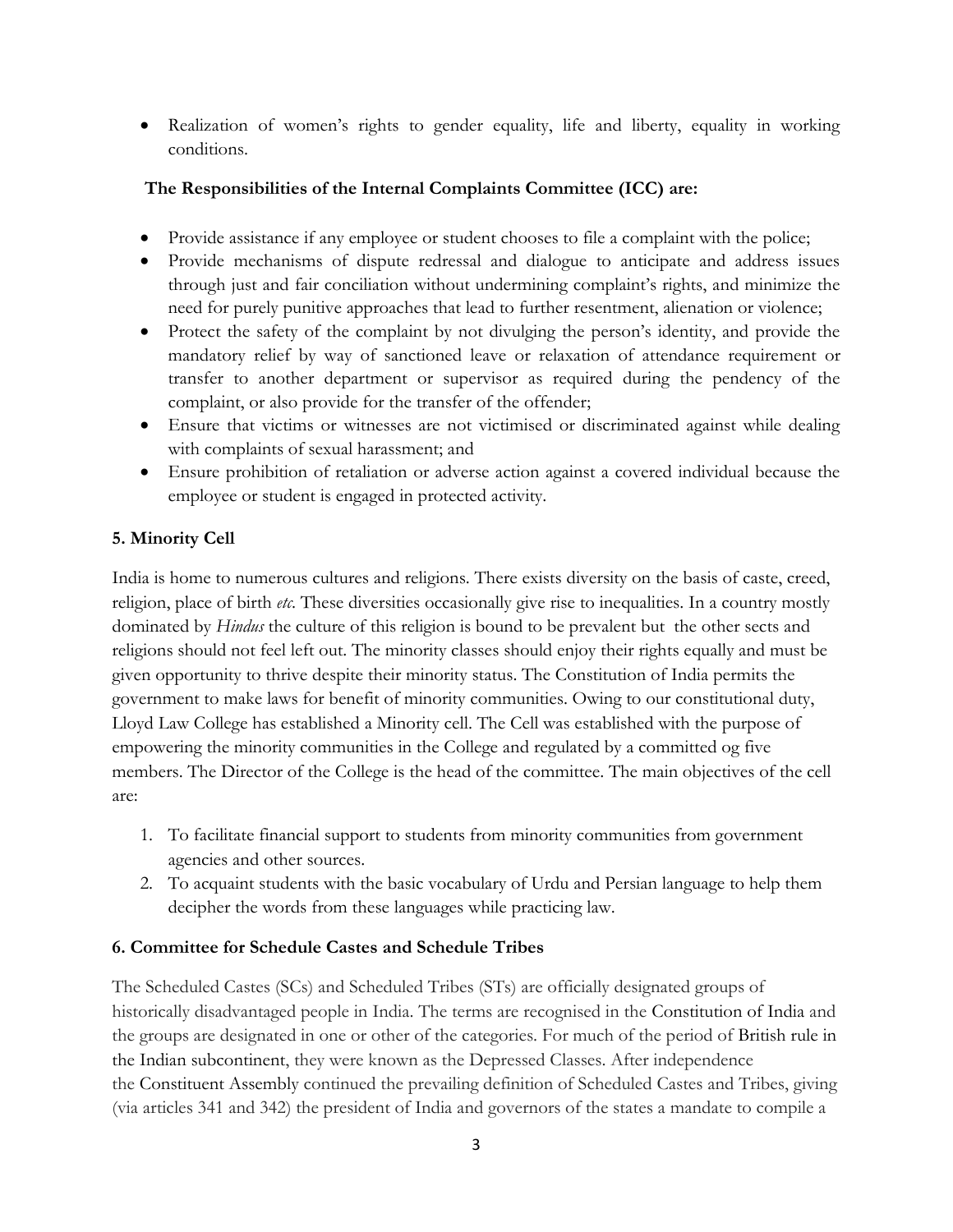full listing of castes and tribes. Furthermore, quest for inclusivity could be quenched only with provisions enabling it. Lloyd Law College has established a centre dedicated to upliftment of SC and ST. The Committed consist of three members and is headed by the director of the College. The main objectives of the Committee are as follows:

- 1. Take special measure to ensure adequate representation SCs and STs in admission in the college.
- 2. To function as a Grievances Redressal Cell for students and employees from SC and ST community.
- 3. To ensure strict adherence of regulations under The Schedule Castes andSchedule Tribes (Prevention of Atrocities) Act, 1989.
- 4. To collect reports and information regarding notification issued by the Government of Indiaon aspects like training, education, employment etc. of SCs and Sts in the country.
- 5. To analyze the information collected and critically analyze the reports and digests for the organisational purposes.
- 6. To do work of related nature affecting the SC and St Community.

## **7. The Equal Opportunity Centre**

Lloyd Law College had constituted an Equal Opportunity Centre to address the issues related to SC/ST, the OBC and minorities and the physically challenged on a continual basis. The Equal Opportunity Centre activities will be conducted by an Advisory Committee constituted as per annual notification.

#### **The Equal Opportunity Centre Lloyd Law College Ensures:**

- Affirmative actions concerning SCs, STs, women, OBC (non-creamy layer), minorities and physically challenged persons;
- A barrier free access to all buildings of Colleges, Departments, Libraries, Hostels and Offices of the University;
- No discrimination on grounds of disability or minority status;
- Short term courses for imparting employable skills for the disabled and for raising awareness about disability;
- Reaching out to like-minded institutes and organisations dealing with similar issues;

## **The Functions of the Equal Opportunity Centre are:**

- To ensure equity and equal opportunity to the community at large in the college and bring about social inclusion;
- To enhance the diversity among the students, teaching and non-teaching staff population and at the same time eliminate the perception of discrimination;
- To work out suitable programs/schemes, including Remedial Courses, for improving performance of students with special needs and those from marginalized sections;